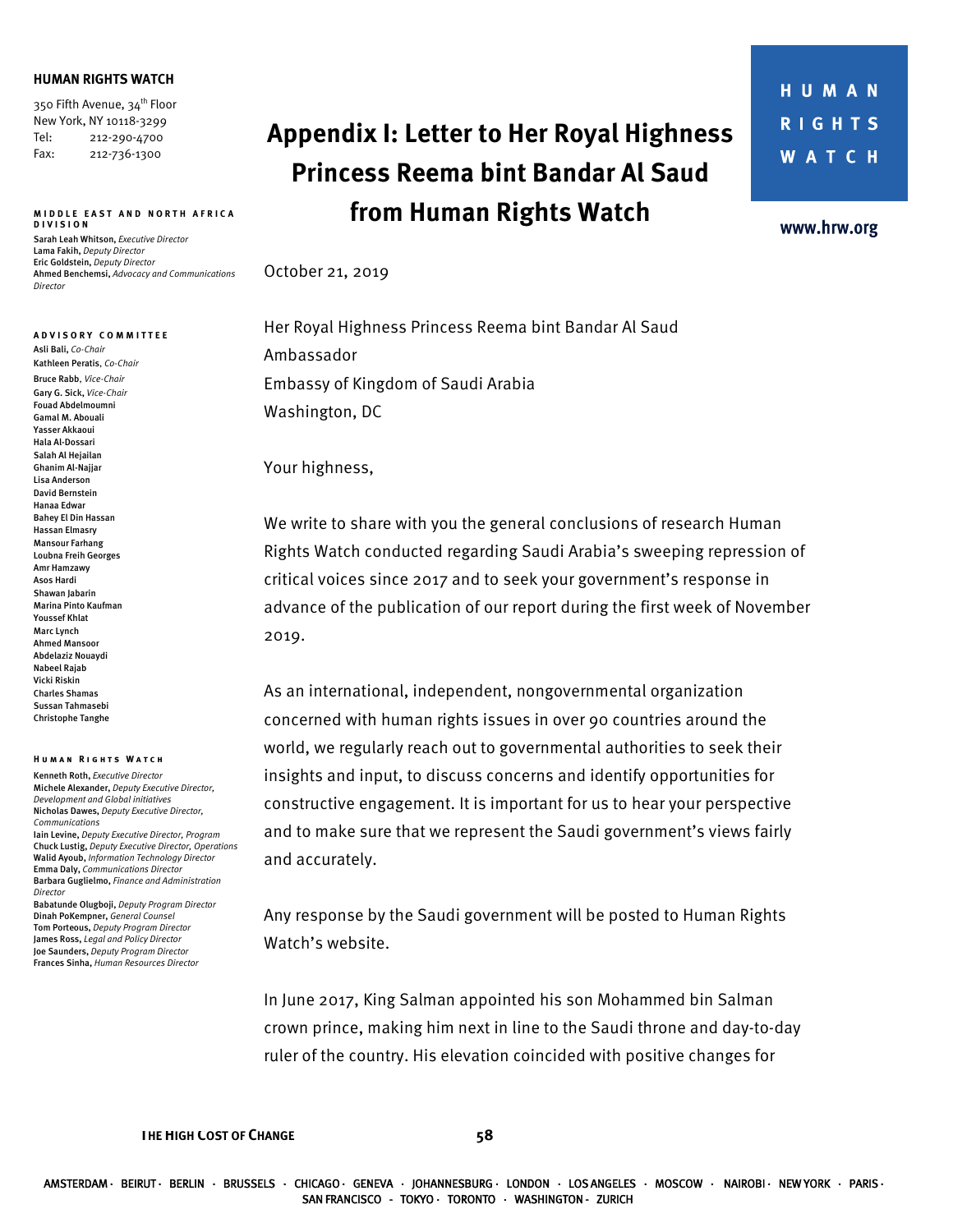women and youth, fostering a positive image for the crown prince on the international political scene.

Behind the glamor and pomp of Prince Mohammed's newfound fame abroad and advancements for Saudi women and youth, however, lay a darker reality, as he moved to sideline anyone in Saudi Arabia who could stand in the way of his political ascension. In the summer of 2017, around the time of his promotion to crown prince, authorities quietly reorganized the country's prosecution service and security apparatus, the primary tools of Saudi repression, and placed them directly under the royal court and King Salman. Authorities then launched a series of arrest campaigns, targeting dozens of critics and potential critics of Saudi government policies. These arrest waves targeted prominent clerics, public intellectuals, academics, and human rights activists in September 2017, leading businesspeople and royal family members accused of corruption in November 2017, and the country's most prominent women's rights advocates beginning in May 2018. The arrests waves were often accompanied by defamation and slander of those arrested in the country's pro-government media.

Detaining citizens for peaceful criticism of the government's policies or human rights advocacy is not a new phenomenon in Saudi Arabia, but what has made the post-2017 arrest waves notable and different, however, is the sheer number of individuals targeted over a short period of time as well as the introduction of new repressive practices not seen under previous Saudi leadership.

These new tactics include cases of holding detainees at unofficial places of detention, such as the detention of so-called corruption detainees at the five-star Ritz-Carlton hotel in Riyadh from late 2017 into early 2018, as well as the detention of prominent women's rights activists at a "hotel" or "guesthouse" during the summer of 2018. While in unofficial detention centers, allegations have emerged that torture and mistreatment of detainees were rampant. For example, in March 12, 2018 the *New York Times* reported that 17 Ritz-Carlton detainees required hospitalization for physical abuse, including one man who later died in custody. In addition, in late 2018 Human Rights Watch received credible information from informed sources that authorities had tortured four prominent Saudi women activists while in an unofficial detention center, including by administering electric shocks, whipping the women on their thighs, forcible hugging and kissing, and groping.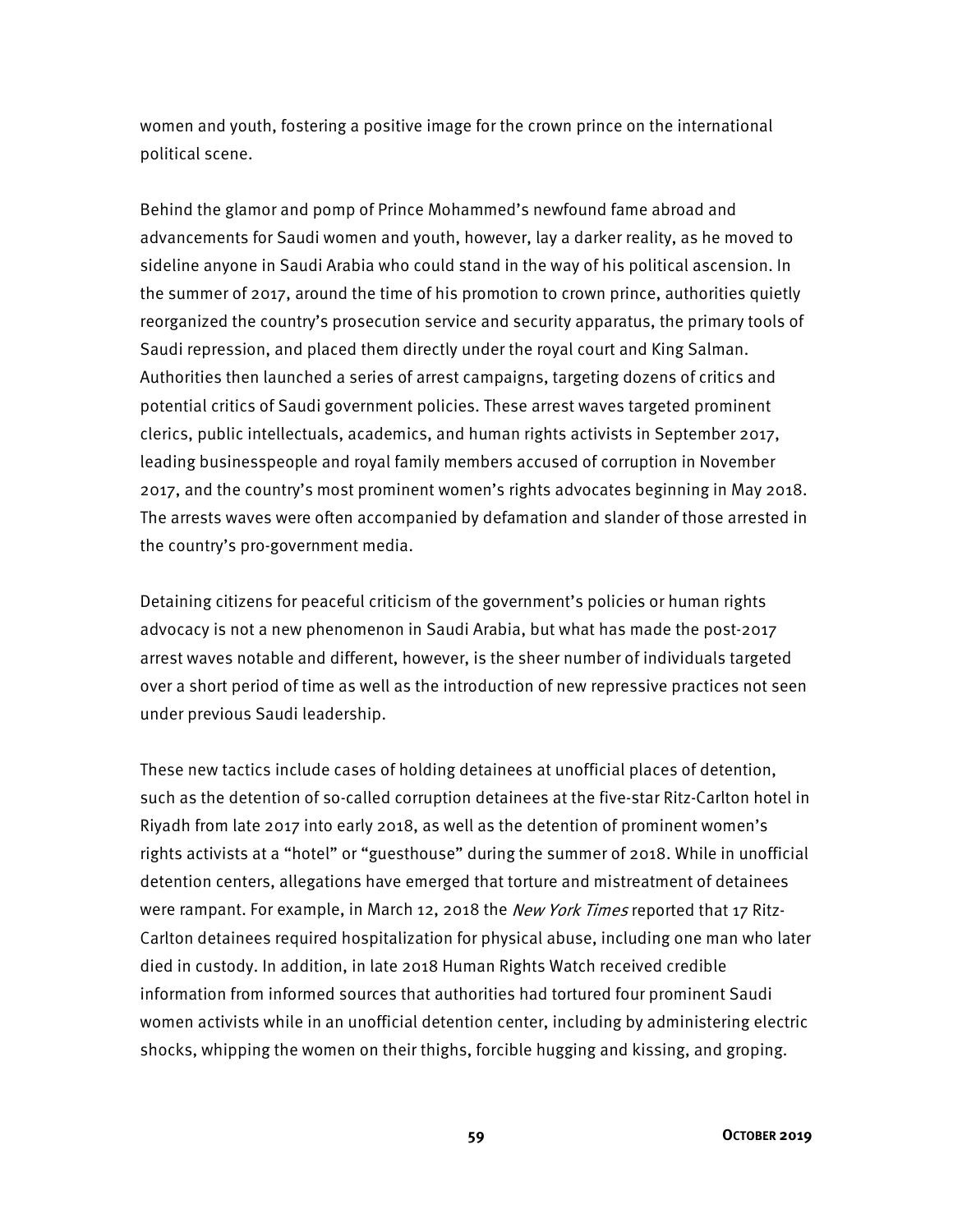Abusive practices also have included long-term arbitrary detention – over a year or longer – without charge, trial, or any clear legal process. For example, some of the so-called corruption detainees arrested in late 2017 remain at this writing in detention without charge or trial, including Turki bin Abdullah, the son of the late King Abdullah and former governor of Riyadh, and Adel al-Fakeih, a former minister.

Other abusive practices have included extorting financial assets of detainees in exchange for their release outside of any legal process and seeking the death penalty against detainees for acts that do not resemble recognizable crimes. For example, Saudi prosecutors are currently seeking the death penalty against reformist religious thinker Hassan Farhan al-Maliki on vague charges relating to the expression of his peaceful religious ideas, as well as against the widely known cleric Salman al-Awda on charges stemming solely from his peaceful political statements, associations, and positions. Both men were detained during the September 2017 crackdown.

The repressive side of MBS's domestic record, however, was not given the international scrutiny it deserved until October 2018, when the violent murder of Saudi journalist and Washington Post columnist Jamal Khashoggi at Saudi Arabia's Istanbul consulate shocked global opinion and led to a broader examination of the human rights situation in Saudi Arabia.

In mid-2019, while dozens of dissidents remained on trial and in prison, and with no clear accountability for allegations of torture of detainees or the murder of Khashoggi, Saudi authorities resumed efforts to improve the country's reputation and shift the international narrative away from the Khashoggi murder, in part by announcing major women's rights reforms. In late July, Saudi Arabia announced that Saudi women over 21 will be able to obtain passports without the approval of a male relative, register births of their children, and benefit from new protections against employment discrimination. In early August, Saudi Arabia announced further changes to regulations allowing women over 21 to travel abroad freely without permission of a male guardian.

Despite major advances for women, the arbitrary and abusive practices against dissidents and activists since mid-2017 and total lack of accountability demonstrate that the rule of law in Saudi Arabia remains weak and can be undermined at will by the country's political leadership.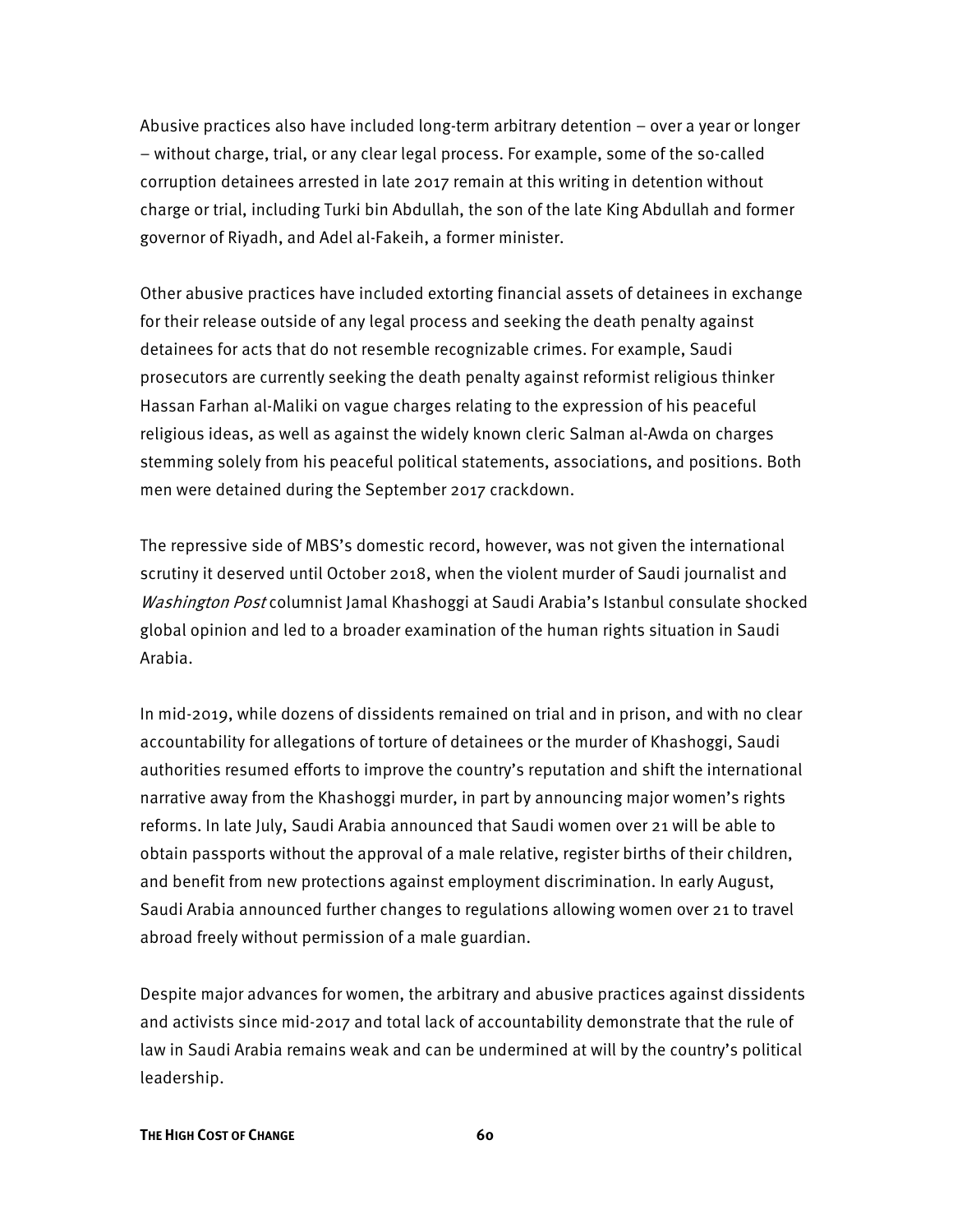In order to demonstrate that Saudi Arabia is truly reforming, King Salman and Crown Prince Mohammed bin Salman should introduce new reforms to ensure that Saudi citizens enjoy basic human rights, including by enacting the following recommendations:

- Immediately release all prisoners held solely for their peaceful practice of their rights to free expression and association, including prisoners convicted of alleged crimes, prisoners currently on trial, and prisoners held arbitrarily;
- Allow international monitors to enter the country and grant them unfettered access to detainees;
- Publicize all information about the ongoing trial of 11 individuals accused of the murder of journalist Jamal Khashoggi and implement recommendations by the United Nations Special Rapporteur on extrajudicial, summary, or arbitrary killings in her June 2019 report;
- Halt all acts of intimidation, harassment, and smear campaigns against rights activists, including those carried out by individuals invested with or claiming religious authority;
- Halt the imposition of arbitrary travel bans without justification or notification and enact changes to the Travel Documents Law ensuring that travel bans handed down by the Ministry of Interior can be challenged in court;
- Promulgate a penal code that clearly defines acts that give rise to criminal responsibility in line with international human rights standards. The penal code should also criminalize use of torture and cruel, inhuman, and degrading treatment or punishment;
- Rescind article 6 of the Information Crimes Law of 2007, which is regularly used to imprison dissidents for peaceful criticism;
- Permit detainees to challenge the lawfulness of their detention before a court, to guarantee access to legal counsel in a timely manner, and to make statements obtained under duress or torture inadmissible in court;
- Promptly, and prior to interrogation, allow a detainee to communicate with legal counsel of his or her choice, and informing him or her of this right at police stations, *Mabahith* offices, and other custodial settings of law enforcement agencies in compliance with the Law of Criminal Procedure;
- Videotape, all interrogations, and promptly make the full content of those tapes available to the detainee and his or her counsel;
- Halt practices requiring a detainee to pledge to abstain from certain acts or perform certain acts as a condition of release, unless such a pledge is part of a formal,